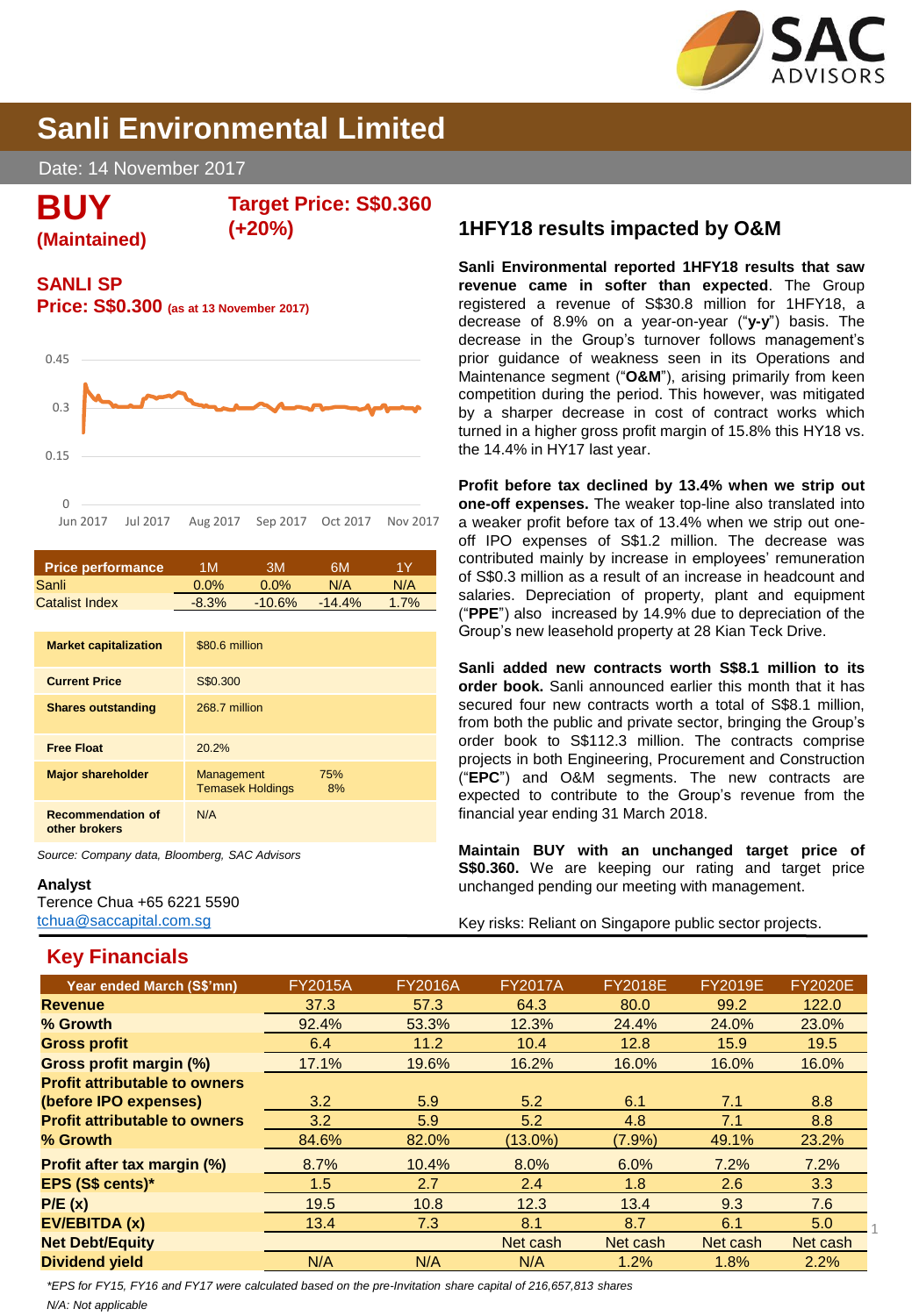## **1HFY18 results dragged by O&M segment**

#### **Business Overview:**

Sanli is an environmental engineering company with more than 10 years of track record in water and waste management. Leveraging its technical knowhow and industry knowledge, it aprovides total solutions and services to customers in an efficient and cost-effective manner. Its expertise is in the design, supply, delivery, installation, commissioning, maintenance, repair and overhaul of mechanical and electrical equipment as well as instrumentation and control systems in wastewater treatment plants, water reclamation plants, NEWater plants, waterworks, service reservoirs, pumping stations and incineration plants.

**Sanli Environmental reported 1HFY18 results that saw revenue came in softer than expected**. The Group registered a revenue of S\$30.8 million for 1HFY18, a decrease of 8.9% on a y-y basis. The decrease in the Group's turnover follows management's prior guidance of weakness seen in its Operations and Maintenance segment, arising primarily from keen competition during the period. Competition in this space have heated up recently as players that traditionally operate in the oil and gas sector have entered into this space in a bid to find work. In a bid to win projects in this space, the new players are competing more aggressively on price, and this has taken a toll on Sanli.

During the half-year however, the gross profit was mitigated by a sharper decrease in cost of contract works which turned in a higher gross profit margin of 15.8% this HY18 vs. the 14.4% in HY17 last year.

**Profit before tax declined by 13.4% when we strip out one-off expenses.** The weaker top-line also translated into a weaker profit before tax of 13.4% when we strip out one-off IPO expenses of S\$1.2 million. The decrease was contributed mainly by increase in employees' remuneration of S\$0.3 million as a result of an increase in headcount and salaries. Depreciation of PPE also increased by 14.9% due to depreciation of the Group's new leasehold property at 28 Kian Teck Drive.

**Sanli added new contracts worth S\$8.1 million to its order book.** Sanli announced earlier this month that it has secured four new contracts worth a total of S\$8.1 million, from both the public and private sector, bringing the Group's order book to S\$112.3 million. The contracts comprise projects in both EPC and O&M segments. Under the EPC contracts, Sanli will supply, install, commission and test, equipment at a water reclamation plant as well as a hydrated lime storage facility, and replace treatment process equipment at a salinity plant. Under the O&M contract, Sanli will provide maintenance services for sewerage pumping and treatment system.

The new contracts are expected to contribute to the Group's revenue from the financial year ending 31 March 2018.

**Maintain BUY with an unchanged target price of S\$0.360.** We are keeping our rating and target price unchanged pending our meeting with management.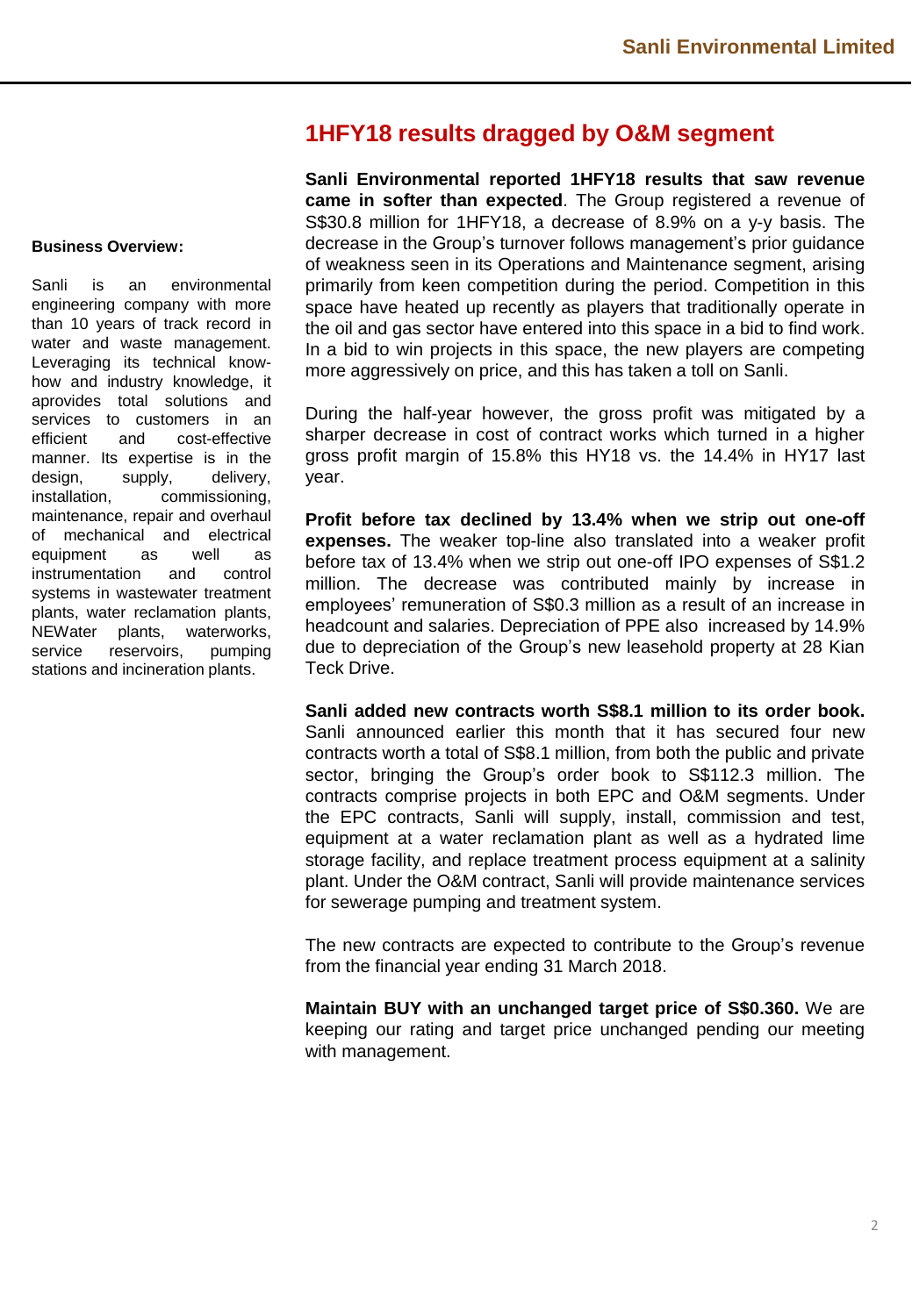# **SAC Advisors Forecast Summary**

|                              |               |               | <b>Fiscal Year Ended</b> |               |                |                |                |
|------------------------------|---------------|---------------|--------------------------|---------------|----------------|----------------|----------------|
| Revenue by segment (S\$'000) | <b>FY2014</b> | <b>FY2015</b> | <b>FY2016</b>            | <b>FY2017</b> | <b>FY2018E</b> | <b>FY2019E</b> | <b>FY2020E</b> |
| Engineering, Procurement and |               |               |                          |               |                |                |                |
| Construction                 | 12.305        | 23,897        | 31,975                   | 43.793        | 56.000         | 69.440         | 85,411         |
| Operations and maintenance   | 7,102         | 13,448        | 25,289                   | 20,521        | 24.000         | 29,760         | 36,605         |
| <b>Total Revenue</b>         | 19,407        | 37,345        | 57,264                   | 64,314        | 80,000         | 99,200         | 122,016        |
|                              |               |               | <b>Fiscal Year Ended</b> |               |                |                |                |
| <b>Revenue % (Y-Y)</b>       | <b>FY2014</b> | <b>FY2015</b> | <b>FY2016</b>            | <b>FY2017</b> | <b>FY2018E</b> | <b>FY2019E</b> | <b>FY2020E</b> |
| Engineering, Procurement and |               |               |                          |               |                |                |                |
|                              |               |               |                          |               |                |                |                |
| Construction                 | N/A           | 94.2%         | 33.8%                    | 37.0%         | 27.9%          | 24.0%          | 23.0%          |
| Operations and maintenance   | N/A           | 89.4%         | 88.1%                    | $-18.9%$      | 17.0%          | 24.0%          | 23.0%          |

| <b>Fiscal Year Ended</b>     |               |               |               |               |                |                |                |  |
|------------------------------|---------------|---------------|---------------|---------------|----------------|----------------|----------------|--|
| Revenue breakdown (%)        | <b>FY2014</b> | <b>FY2015</b> | <b>FY2016</b> | <b>FY2017</b> | <b>FY2018E</b> | <b>FY2019E</b> | <b>FY2020E</b> |  |
| Engineering, Procurement and |               |               |               |               |                |                |                |  |
| Construction                 | 63.4%         | 64.0%         | 55.8%         | 68.1%         | 70.0%          | 70.0%          | 70.0%          |  |
| Operations and maintenance   | 36.6%         | 36.0%         | 44.2%         | 31.9%         | 30.0%          | 30.0%          | 30.0%          |  |
| <b>Total Revenue</b>         | 100.0%        | 100.0%        | 100.0%        | 100.0%        | 100.0%         | 100.0%         | 100.0%         |  |

| <b>Fiscal Year Ended</b> |               |               |               |               |                |                |                |  |  |
|--------------------------|---------------|---------------|---------------|---------------|----------------|----------------|----------------|--|--|
| <b>Gross profit</b>      | <b>FY2014</b> | <b>FY2015</b> | <b>FY2016</b> | <b>FY2017</b> | <b>FY2018E</b> | <b>FY2019E</b> | <b>FY2020E</b> |  |  |
| Gross profit growth      | N/A           | 59.5%         | 76.2%         | $-7.5%$       | 35.7%          | 24.0%          | 23.0%          |  |  |
| Gross profit margin      | 20.6%         | 17.1%         | 19.6%         | 16.2%         | 16.0%          | 16.0%          | 16.0%          |  |  |
| Gross Profit (S\$'000)   | 4,004         | 6,385         | 11,248        | 10,399        | 12,800         | 15,872         | 19,523         |  |  |

| <b>Fiscal Year Ended</b>          |               |               |               |               |                |                |                |  |
|-----------------------------------|---------------|---------------|---------------|---------------|----------------|----------------|----------------|--|
| <b>Operating profit**</b>         | <b>FY2014</b> | <b>FY2015</b> | <b>FY2016</b> | <b>FY2017</b> | <b>FY2018E</b> | <b>FY2019E</b> | <b>FY2020E</b> |  |
| Operating Profit margin           | 10.9%         | 10.3%         | 12.8%         | 10.1%         | 7.5%           | 8.9%           | 8.8%           |  |
| Operating Profit growth y-y       | N/A           | 80.8%         | 91.9%         | $-11.6%$      | $-8.1%$        | 47.2%          | 22.6%          |  |
| <b>Operating Profit (S\$'000)</b> | 2,120         | 3,833         | 7.357         | 6.503         | 5,975          | 8.795          | 10,780         |  |

| <b>Fiscal Year Ended</b>       |               |               |               |               |                |                |                |  |
|--------------------------------|---------------|---------------|---------------|---------------|----------------|----------------|----------------|--|
| <b>Profit Growth (%) (Y-Y)</b> | <b>FY2014</b> | <b>FY2015</b> | <b>FY2016</b> | <b>FY2017</b> | <b>FY2018E</b> | <b>FY2019E</b> | <b>FY2020E</b> |  |
| Profit before tax              | N/A           | 81.7%         | 92.9%         | $-12.7%$      | $-8.4%$        | 49.1%          | 23.2%          |  |
| Profit after tax*              | N/A           | 84.6%         | 82.0%         | $-13.0%$      | $-7.9%$        | 49.1%          | 23.2%          |  |
| Profit before tax (S\$'000)    | 2,049         | 3.724         | 7.185         | 6.269         | 5.741          | 8.561          | 10.546         |  |
| Profit after tax (S\$'000)     | 1,748         | 3,211         | 5.898         | 5.214         | 4.765          | 7.106          | 8,754          |  |

| <b>Fiscal Year Ended</b>                                  |               |               |               |               |                |                |                |  |
|-----------------------------------------------------------|---------------|---------------|---------------|---------------|----------------|----------------|----------------|--|
| <b>Profit margin (%)</b>                                  | <b>FY2014</b> | <b>FY2015</b> | <b>FY2016</b> | <b>FY2017</b> | <b>FY2018E</b> | <b>FY2019E</b> | <b>FY2020E</b> |  |
| Profit before tax                                         | 10.6%         | 10.0%         | 12.5%         | 9.7%          | 7.2%           | 8.6%           | 8.6%           |  |
| Profit after tax*                                         | 9.1%          | 8.7%          | 10.4%         | 8.0%          | 6.0%           | 7.2%           | 7.2%           |  |
| Profit after tax (excl. one off<br>IPO expense) (S\$'000) | 1,748         | 3,211         | 5,898         | 5.214         | 6.075          | 7.106          | 8,754          |  |

*Source: Company data, SAC Advisors*

*\* Profit attributable to owners of the Company*

*\*\* In-house estimate*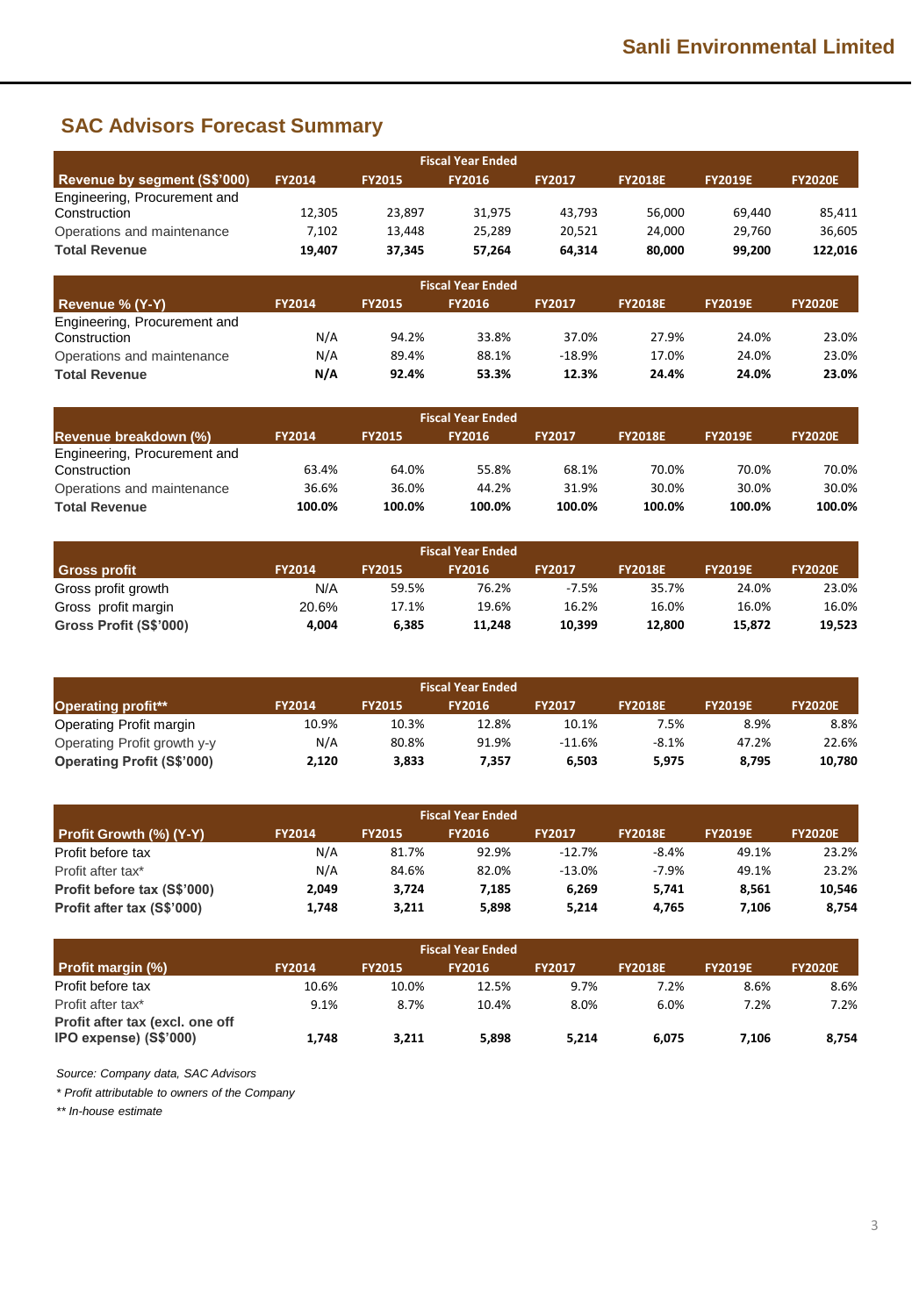## **Company Background**

- Sanli is an environmental engineering company with more than ten years of experience in the field of water and waste management. Leveraging on its technical know-how and industry knowledge, it provides total solutions and services to customers in an efficient and cost-effective manner.
- **■** Its expertise lies in the design, supply, delivery, installation, commissioning, maintenance, repair and overhaul of mechanical and electrical equipment as well as instrumentation and control systems. The types of infrastructure include wastewater treatment plants, water reclamation plants, NEWater plants, waterworks, service reservoirs, pumping stations and incineration plants.
- Sanli has two main business segments:
- (a) Engineering, Procurement and Construction ("**EPC**"): Sanli undertakes EPC work for water and waste management. Its services include process upgrading of water treatment plants, upgrading of pumping station capacities, replacement of aged M&E equipment, and design and build of various treatment process systems. These turnkey contracts are higher in value due to equipment procurement, but margins are lower compared with maintenance business.
- (b) Operations and Maintenance: Sanli provides operation and maintenance services for the equipment used in water and waste management infrastructure. It maintains a workshop to undertake major repair and overhaul of the equipment. It provides round the clock corrective maintenance services to the customers when the facility encounters equipment problems.

| <b>Business Segment</b>         |           | <b>Products / Services</b> |
|---------------------------------|-----------|----------------------------|
| <b>Engineering, Procurement</b> | $\bullet$ | Water Management           |
| and Construction                |           | Waste Management           |
|                                 |           |                            |

**Operations and Maintenance** • Corrective and preventive maintenance services





68.1%

*Source: Company data, SAC Advisors*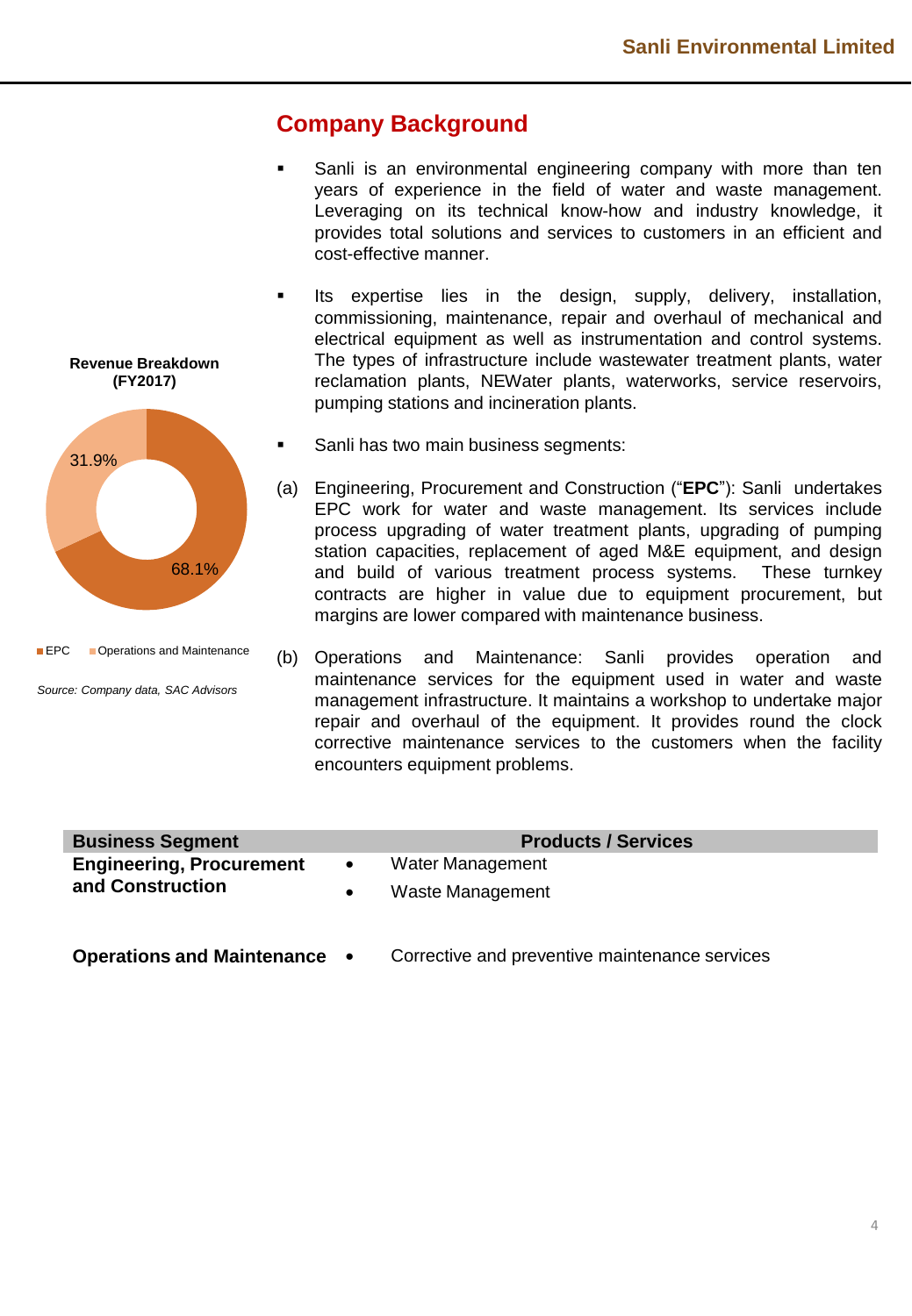# **Financial Summary**

## **Revenue model**

- The core business can be categorised into two business segments:
- (a) Engineering, Procurement and Construction: Sanli provides EPC within the field of water and waste management. Its services include process upgrading of existing water treatment plants, upgrading of existing water treatment plants, upgrading of pumping station capacities, replacement of aged M&E equipment, and design and build of various treatment process systems.

In the field of water management, Sanli provides engineering solutions and services to customers for the treatment of raw water before it is channelled to residences, businesses and industries. It also provides engineering solutions and services to customers for the treatment of used water released from residences, businesses and industries where pollutants and toxins in wastewater are eliminated or reduced to an acceptable level before it is safely discharged into the environment or used by industrial users.

In the field of waste management, Sanli provides engineering solutions and services to their customer in the public sector for the treatment of refuse in incineration plants in Singapore.

Revenue in this segment is recognised based on the stage of completion of the contract activity at the end of the reporting period. The duration of each contract is between one and three years.

Revenue from this segment accounted for S\$43.8 million or 68.1% of FY17 revenue.

(b) Operations and Maintenance: It provides operation and maintenance services for installed equipment in water and waste management infrastructure. It maintains a workshop to perform major repair and overhaul of these equipment. These corrective maintenance services are available 24 hours a day and seven days a week, to their customers when their facility experiences equipment problems.

Revenue in this segment is recognised when the service is delivered. In FY17, this segment accounted for S\$20.5 million or 31.9% of total revenue.

| <b>Revenue Breakdown (%)</b>                     | <b>FY16</b> | <b>FY17</b> | <b>FY18E</b> | FY19E     | <b>FY20E</b> |
|--------------------------------------------------|-------------|-------------|--------------|-----------|--------------|
| <b>Engineering, Procurement and Construction</b> | 55.8%       | 68.1%       | 70.0%        | 70.0%     | 70.0%        |
| <b>Operations and Maintenance</b>                | 44.2%       | 31.9%       | $30.0\%$     | $30.0\%$  | 30.0%        |
| Total                                            | $100.0\%$   | 100.0%      | $100.0\%$    | $100.0\%$ | 100.0%       |

*Source: Company data, SAC Advisors*

#### **Engineering, Procurement and Construction**

S\$ '000





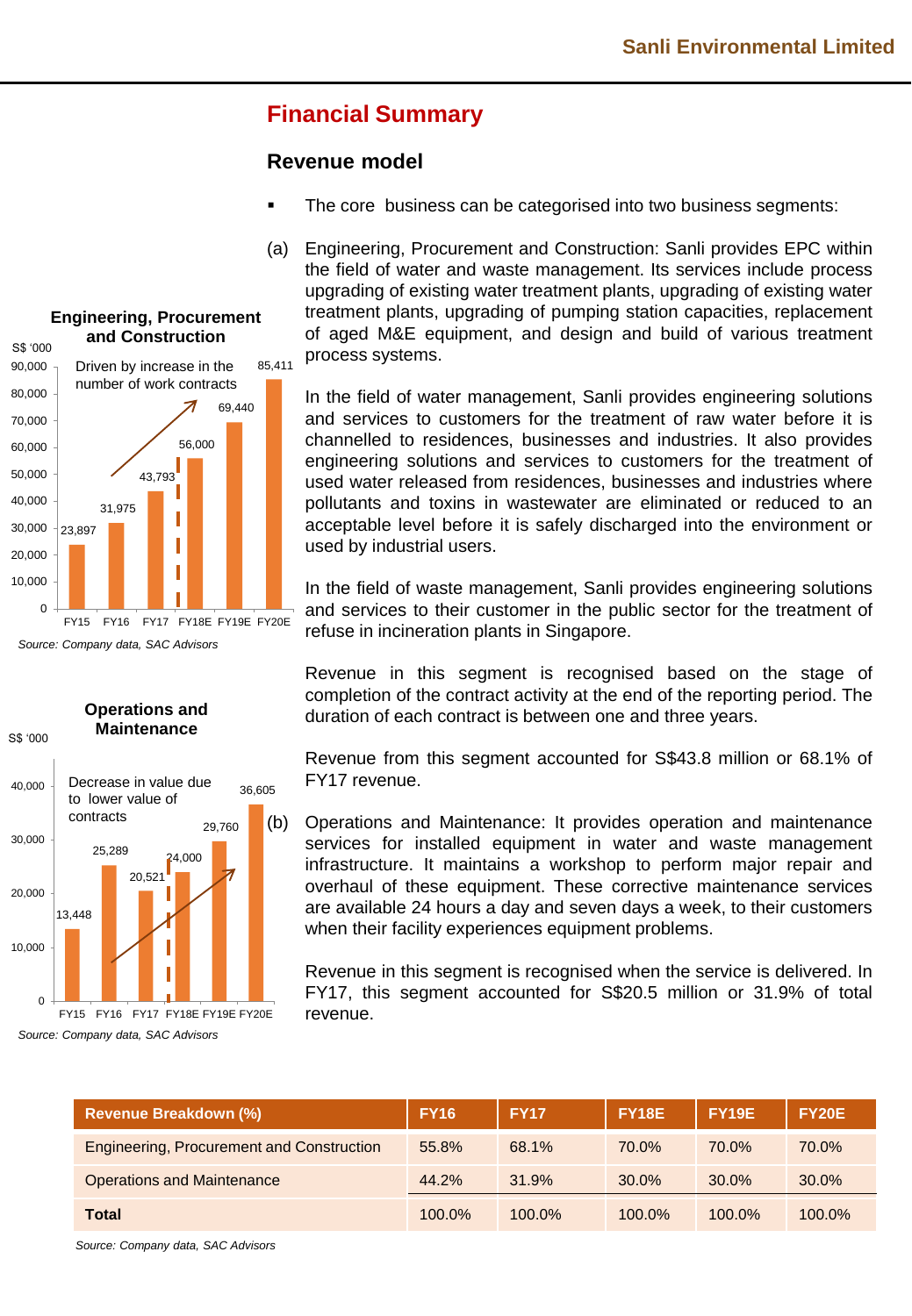## **Financial Summary**

## **Revenue expected to receive a boost from new listing status**

Sanli's revenue increased by an compounded annual growth rate ("**CAGR**") of 31.2% from FY15 to FY17, due to increases in revenue for both EPC and their operations and maintenance ("**O&M**") segment. The increase over the years is mainly due to an increase in the number of contracts secured and the recognition of revenue for work done in relation to contracts secured in prior years.





*Source: Company data, SAC Advisors Source: Company data, SAC Advisors*

The slow down in revenue growth in FY17 was attributed to a decline in the O&M segment due to the lower value of contracts recognised during this period, though this was mitigated by an increase in revenue from the EPC segment. We think investors should not be unduly worried about the decline in the O&M segment as the execution of service and maintenance contracts actually increased in the last financial year. Moreover, we expect that Sanli will be better able to secure new and larger contracts moving forward due to their listing status and L6 certification.

Moving forward, we expect that net margins for Sanli will dip in FY18E due to one-off IPO expenses of about S\$1.3 million. However, this is expected to remain stable at about 7.2% moving forward, and we expect net profit to increase by a three year CAGR of 19.2% driven by new contract wins from a higher imputed win rate.

*<sup>\*</sup>Profit after tax attributable to owners of the Company*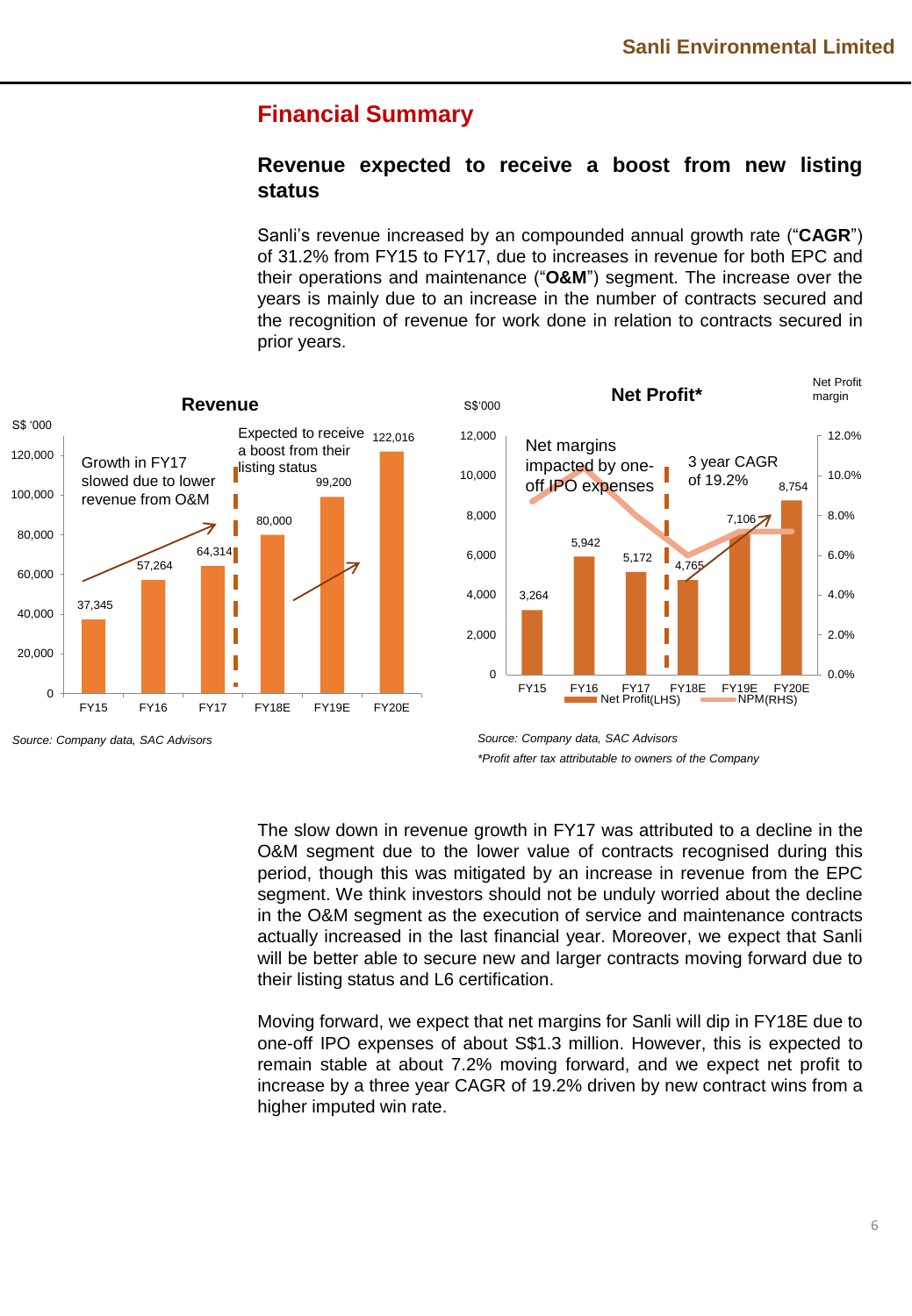## **Income Statement (S\$'000)**

| FYE 31 Mar                                            | 2016      | 2017      | 2018F     | 2019F     | 2020F      |
|-------------------------------------------------------|-----------|-----------|-----------|-----------|------------|
| Revenue                                               | 57,264    | 64,314    | 80,000    | 99,200    | 122,016    |
| Cost of contracted works                              | (46, 016) | (53, 915) | (67, 200) | (83, 328) | (102, 493) |
| <b>Gross Profit</b>                                   | 11,248    | 10,399    | 12,800    | 15,872    | 19,523     |
| Other income                                          | 172       | 164       | 165       | 165       | 165        |
| Administrative expenses<br>Other operating            | (3,512)   | (3, 437)  | (6, 190)  | (6, 250)  | (7,687)    |
| expenses                                              | (551)     | (623)     | (800)     | (992)     | (1,220)    |
| Finance                                               | (172)     | (234)     | (234)     | (234)     | (234)      |
| Profit/(Loss) before tax                              | 7,185     | 6,269     | 5,741     | 8,561     | 10,546     |
| Income tax                                            | (1, 287)  | (1,055)   | (976)     | (1, 455)  | (1,793)    |
| Profit/(Loss) for the<br>year/period                  | 5,898     | 5,214     | 4,765     | 7,106     | 8,754      |
| Profit/(Loss)<br>attributable to owners<br>of company | 5,942     | 5,172     | 4,765     | 7,106     | 8,754      |
| Earnings/(Loss) per<br>share:                         |           |           |           |           |            |
| -Basic (cents)                                        | 2.24      | 1.93      | 1.77      | 2.64      | 3.26       |
| -Diluted (cents)                                      | 2.24      | 1.93      | 1.77      | 2.64      | 3.26       |

# **Balance Sheet (S\$'000) Ratios**

| FYE 31 Mar                                                          | 2016            | 2017            | 2018F           | 2019F           | 2020F           |
|---------------------------------------------------------------------|-----------------|-----------------|-----------------|-----------------|-----------------|
| As at 31 Mar                                                        |                 |                 |                 |                 |                 |
| Cash and bank balances<br>Trade, other receivables                  | 6,624           | 11,484          | 22,900          | 27,551          | 33,358          |
| and others<br>Contract work-in-progress                             | 7,011           | 6,665           | 9,066           | 10,749          | 12,749          |
| in excess of billings<br>Available for sale                         | 8,218           | 5,812           | 6,400           | 7,936           | 9,761           |
| investments                                                         | 257             | 257             | 257             | 257             | 257             |
| <b>Total current assets</b>                                         | 21,853          | 24,218          | 39,363          | 48,333          | 59,239          |
| Property, plant and<br>equipment<br>Available for sale              | 5,747           | 5,648           | 5,781           | 5,844           | 5,887           |
| investments<br>Total non-current                                    | 524             | 267             | 267             | 267             | 267             |
| assets                                                              | 6,271           | 5,915           | 6,048           | 6,111           | 6,154           |
| <b>Total assets</b>                                                 | 28,124          | 30,133          | 44,671          | 52,064          | 62,279          |
| Trade and other<br>payables                                         | 8,020           | 12,556          | 14,182          | 16,430          | 19,103          |
| <b>Borrowings</b>                                                   | 2,847           | 854             | 854             | 854             | 854             |
| Other current liabilities<br><b>Total current liabilities</b>       | 1,857<br>12,724 | 5,063<br>18,473 | 4,224<br>19,260 | 4,224<br>21,508 | 4,224<br>24,181 |
| Borrowings                                                          | 3,730           | 2,882           | 2,882           | 2,882           | 2,882           |
| Finance leases                                                      | 355             | 268             | 268             | 268             | 268             |
| <b>Total non-current</b><br>liabilities<br><b>Total liabilities</b> | 4,085<br>16,809 | 3,150<br>21,623 | 3,150<br>22,410 | 3,150<br>24,658 | 3,150<br>27,331 |
| Share Capital                                                       | 1,500           | 1,500           | 13,270          | 13,270          | 13,270          |
| <b>Translation reserves</b>                                         | (16)            | (35)            | (35)            | (35)            | (35)            |
| Retained earnings                                                   | 9,873           | 7,045           | 9,026           | 14,711          | 21,714          |
| Net equity                                                          | 11,357          | 8,510           | 22,261          | 27,946          | 34,949          |
| <b>Total liabilities and</b><br><u>equ</u> ity                      | 28,124          | 30,133          | 44,671          | 52,064          | 62,279          |

# **Cash Flow Statement (S\$'000)**

| FYE 31 Mar                                 | 2016     | 2017     | 2018F    | 2019F   | 2020F    |
|--------------------------------------------|----------|----------|----------|---------|----------|
| Profit/(Loss) before tax<br>Depreciation & | 7,185    | 6.269    | 5,741    | 8,561   | 10,546   |
| amortisation<br>Change in working          | 414      | 492      | 492      | 462     | 432      |
| capital                                    | (4, 336) | 8,029    | (1, 363) | (971)   | (1, 153) |
| <b>Others</b>                              | (142)    | (397)    | (790)    | (1,269) | (1,607)  |
| Net Cash (used in)/<br>from operations     | 3,121    | 14,393   | 4,080    | 6,783   | 8,218    |
| Purchase of PPE                            | (695)    | (429)    | (625)    | (525)   | (475)    |
| Others                                     | (483)    | 58       | 48       | 48      | 48       |
| Net Cash (used in)/<br>from investing      | (1, 178) | (371)    | (577)    | (477)   | (427)    |
| Net change in debt                         | 1,518    | (928)    | (2000)   | 0       | 0        |
| Net change in equity                       | 0        | 0        | 11,100   | 0       | 0        |
| <b>Dividends</b>                           | (900)    | (8.000)  | (1, 184) | (1,707) | (2,082)  |
| <b>Others</b>                              | (172)    | (234)    | (234)    | (234)   | (234)    |
| Net Cash (used in)/<br>from financing      | 446      | (9, 162) | 7,913    | (1,655) | (1,985)  |

| FYE 31 Mar                                          | 2016     | 2017     | 2018F    | 2019F    | 2020F    |
|-----------------------------------------------------|----------|----------|----------|----------|----------|
| Profitability (%)                                   |          |          |          |          |          |
| Gross margin                                        | 19.6%    | 16.2%    | 16.0%    | 16.0%    | 16.0%    |
| Operating margin                                    | 12.8%    | 10.1%    | 7.5%     | 8.9%     | 8.8%     |
| Pretax margin                                       | 12.5%    | 9.7%     | 7.2%     | 8.6%     | 8.6%     |
| Liquidity (x)                                       |          |          |          |          |          |
| Current ratio                                       | 1.7      | 1.3      | 2.0      | 2.2      | 2.3      |
| Quick ratio                                         | 1.7      | 1.3      | 2.0      | 2.2      | 2.3      |
| Interest coverage ratio                             | 42.8     | 27.8     | 25.5     | 37.6     | 46.1     |
| Net Debt to Equity                                  | Net cash | Net cash | Net cash | Net cash | Net cash |
| Valuation (x)                                       |          |          |          |          |          |
| P/E                                                 | 10.8     | 12.3     | 16.6     | 11.2     | 9.1      |
| Core P/E<br>Core P/E at target                      | 13.2     | 15.3     | 13.0     | 11.2     | 9.1      |
| price                                               | 16.4     | 18.6     | 15.9     | 13.6     | 11.1     |
| P/B                                                 | 7.0      | 9.3      | 3.6      | 2.8      | 2.3      |
| <b>EV/EBITDA</b><br><b>Cash Conversion</b><br>Cycle | 7.3      | 8.1      | 8.7      | 6.1      | 5.0      |
| Trade receivable days                               | 31       | 32       | 32       | 32       | 32       |
| Inventory days                                      | N/A      | N/A      | N/A      | N/A      | N/A      |
| Trade payable days                                  | 55       | 47       | 51       | 51       | 51       |
| CCC days                                            | $-24$    | $-15$    | $-19$    | -19      | -19      |
| <b>Returns</b>                                      |          |          |          |          |          |
| Return on equity<br>Return on capital               | 52.3%    | 60.8%    | 21.4%    | 25.4%    | 25.0%    |
| employed                                            | 33.1%    | 42.2%    | 18.3%    | 22.4%    | 22.6%    |
| Dividend payout ratio                               |          |          | 20.0%    | 20.0%    | 20.0%    |
| Dividend yield                                      | N/A      | N/A      | 1.2%     | 1.8%     | 2.2%     |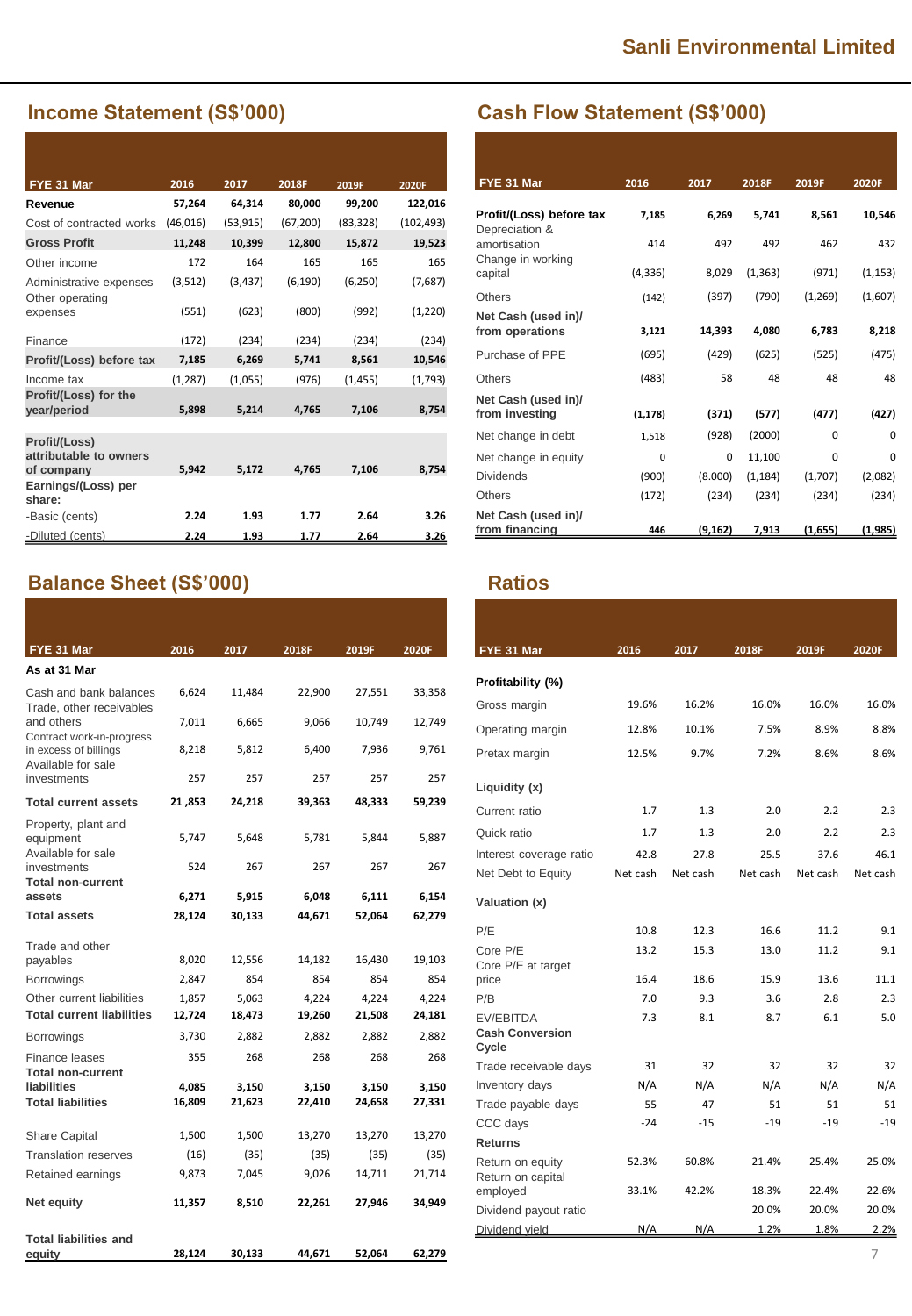8

#### **DISCLAIMERS AND DISCLOSURES**

This report has been prepared and distributed by SAC Advisors Private Limited ("**SAC Advisors**") which is a holder of a capital markets services licence and an exempt financial adviser in Singapore. SAC Advisors is a wholly-owned subsidiary of SAC Capital Private Limited ("**SAC Capital**") which is also a capital markets services licensee.

This report has been prepared for the purpose of general circulation. We have not had regard to the specific investment objectives, financial situation, tax position or unique needs and constraints of any individual person or any specific group of persons and does not purport to be comprehensive or contain all necessary information which a prospective investor may require in arriving at an investment decision. Any prospective purchaser should make his own investigation of the securities and all information provided. Advice should be sought from a financial adviser regarding suitability, taking into account the specific investment objectives, financial situation or particular needs of the person in receipt of the recommendation, before a commitment to purchase is entered into.

This report does not constitute or form part of any offer or solicitation of any offer to buy or sell any securities.

This report is confidential and the information in this report shall not be copied or reproduced in part or in whole, and save for the recipient of this report, shall not be disclosed to any other person without the prior written consent of SAC Advisors. The distribution of this report outside the jurisdiction of Singapore is also strictly prohibited.

Whereas SAC Advisors has not independently verified all the information set out in this report, all reasonable care and effort has been taken to ensure that the facts stated herein are accurate, this report contains certain forward looking statements and forward looking financial information which are based on certain assumptions and involve known and unknown risks, uncertainties and other factors which may cause the actual results or performance of the subject company to be materially different from those expressed herein. Predictions, projections or forecasts of the economy or market trends are not indicative of the future performance of the subject company. The inclusion of such statements and information should not be regarded as a representation, warranty or prediction with respect to the accuracy of the underlying assumptions of the subject company or that the forecast results will or are likely to be achieved.

Our opinion and facts set out in this report are based on the market, economic, industry and other applicable conditions prevailing as at the date of the preparation of this report. Such conditions may change significantly over a relatively short period of time and we assume no responsibility to update, revise or reaffirm our opinion in light of any development subsequent to the publication of this report, that may or may not have affected our opinion contained herein.

This report contains forward-looking statement which are based on assumptions or forecasts and are subject to uncertainties which may result in the actual result or performance to be materially different from the opinion or facts set out herein. Caution should be exercised in placing undue reliance on such statements. such assumptions or forecasts may change over a relatively short period of time and we assume no responsibility to update, revise or reaffirm our opinion in light of any development subsequent to the publication of this report.

No representation or warranty, expressed or implied, is made and no responsibility is accepted by the Company, SAC Capital, SAC Advisors or any of their affiliates, advisers or representatives as to the fairness, accuracy, completeness or adequacy of such information or facts, in this report or any other written or oral information made available to any interested party or its advisers and any liability therefore is hereby expressly disclaimed.

SAC Advisors, SAC Capital and their associates, directors, and/or employees may have positions in the securities covered in the report and may also perform or seek to perform other corporate finance related services for the company whose securities are covered in the report. SAC Advisors and its related companies may from time to time perform advisory services, or solicit such advisory services from the entity mentioned in this report ("**Other Services**"). This report is therefore classified as a nonindependent report. However, the research professionals involved in the preparation of this report have not and will not participate in the solicitation of such business.

As at the date of this report, SAC Advisors and its associates, including SAC Capital, do not have proprietary positions in the subject company, except for:

| Party | <b>Quantum of position</b> |
|-------|----------------------------|
| Nil   | Nil                        |

As at the date of this report, SAC Advisors and its associates, including SAC Capital, has/have had business relations with the subject company within the past 12 months, as disclosed hereunder:

| Company                     | Nature of business relation                 | Date of business relation |
|-----------------------------|---------------------------------------------|---------------------------|
| Sanli Environmental Limited | <b>Continuing Sponsor</b>                   | Ongoing relations         |
| Sanli Environmental Limited | <b>Issue Manager and Placement</b><br>Agent | June 8 2017               |